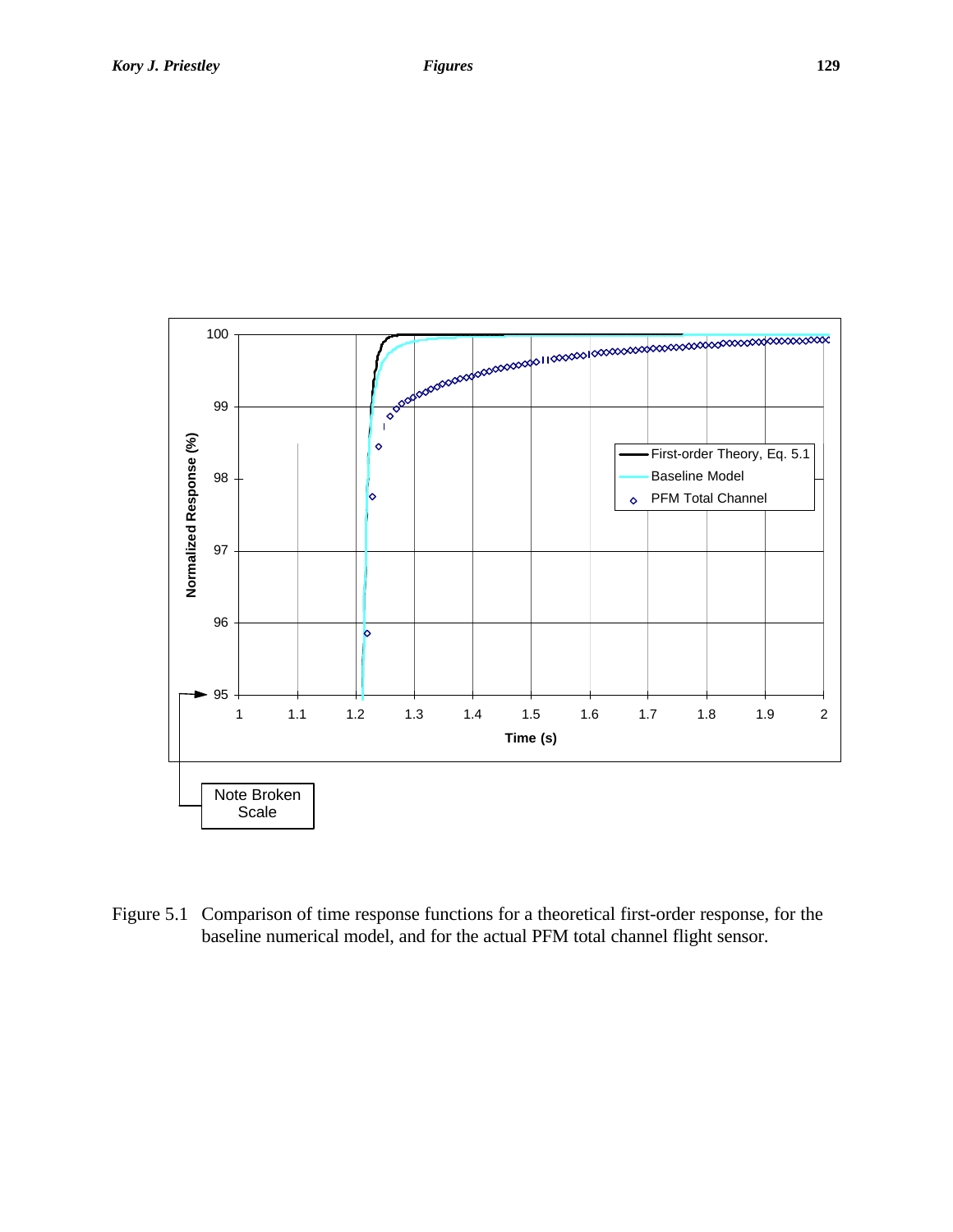

Figure 5.2 Conceptual comparison of temperature profiles for (a) actual interface resistance, and (b) modeled interface resistance.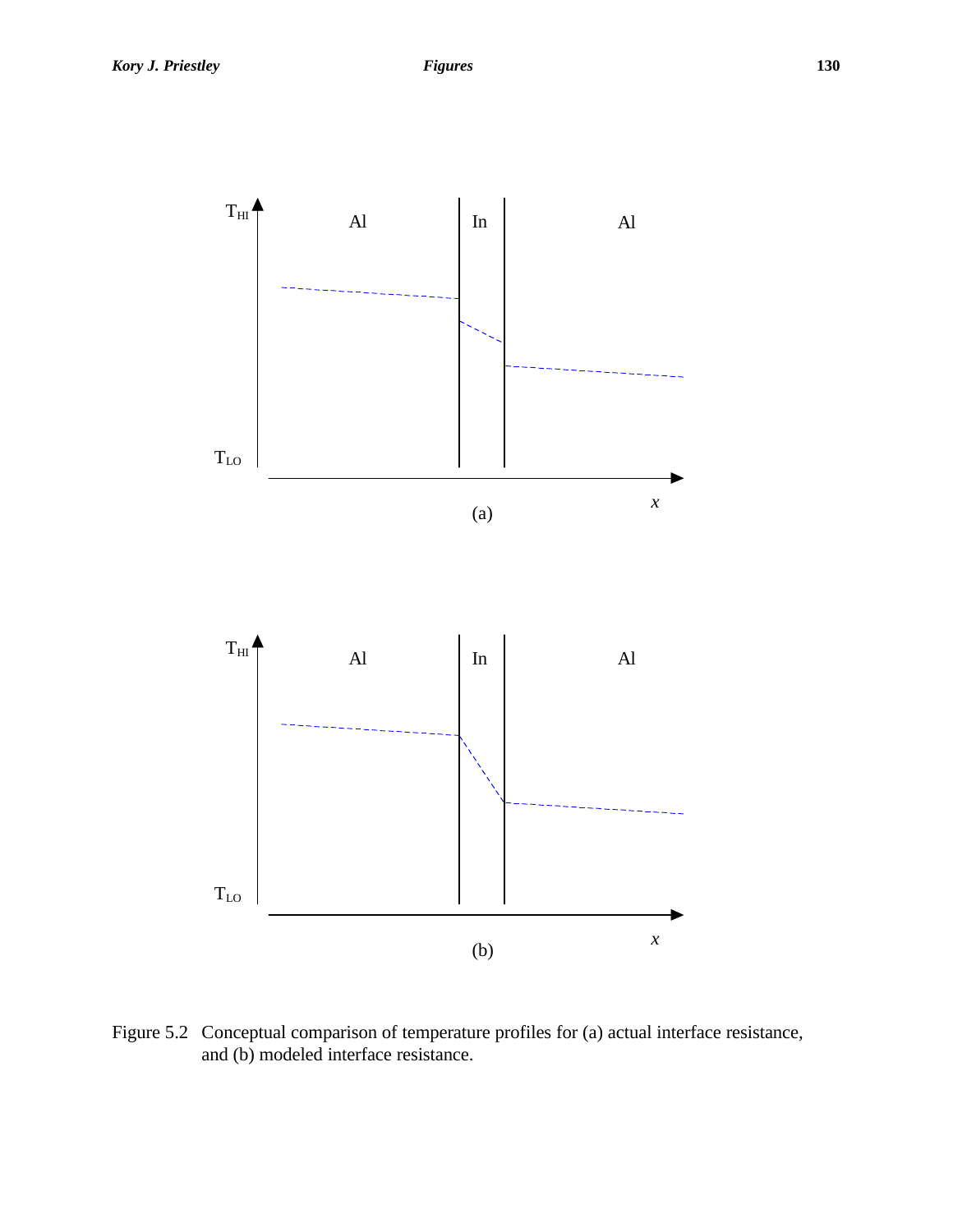

Figure 5.3 Predicted effect of varying the effective thermal conductivity of the Indium layer on the normalized time response function of the CERES detector module assembly.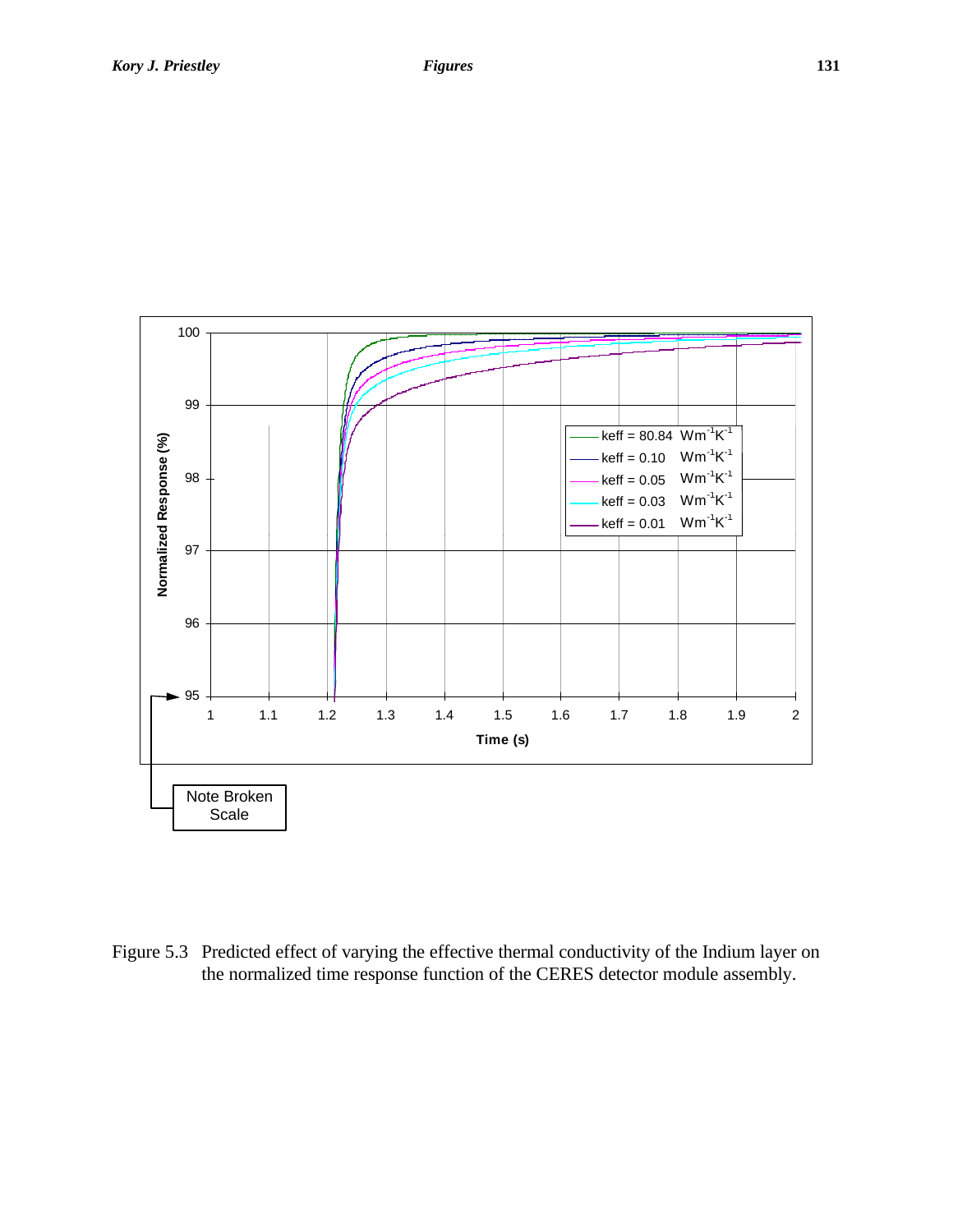

Figure 5.4 Comparison between the CERES PFM total channel sensor response functions and the "best-fit" numerical model.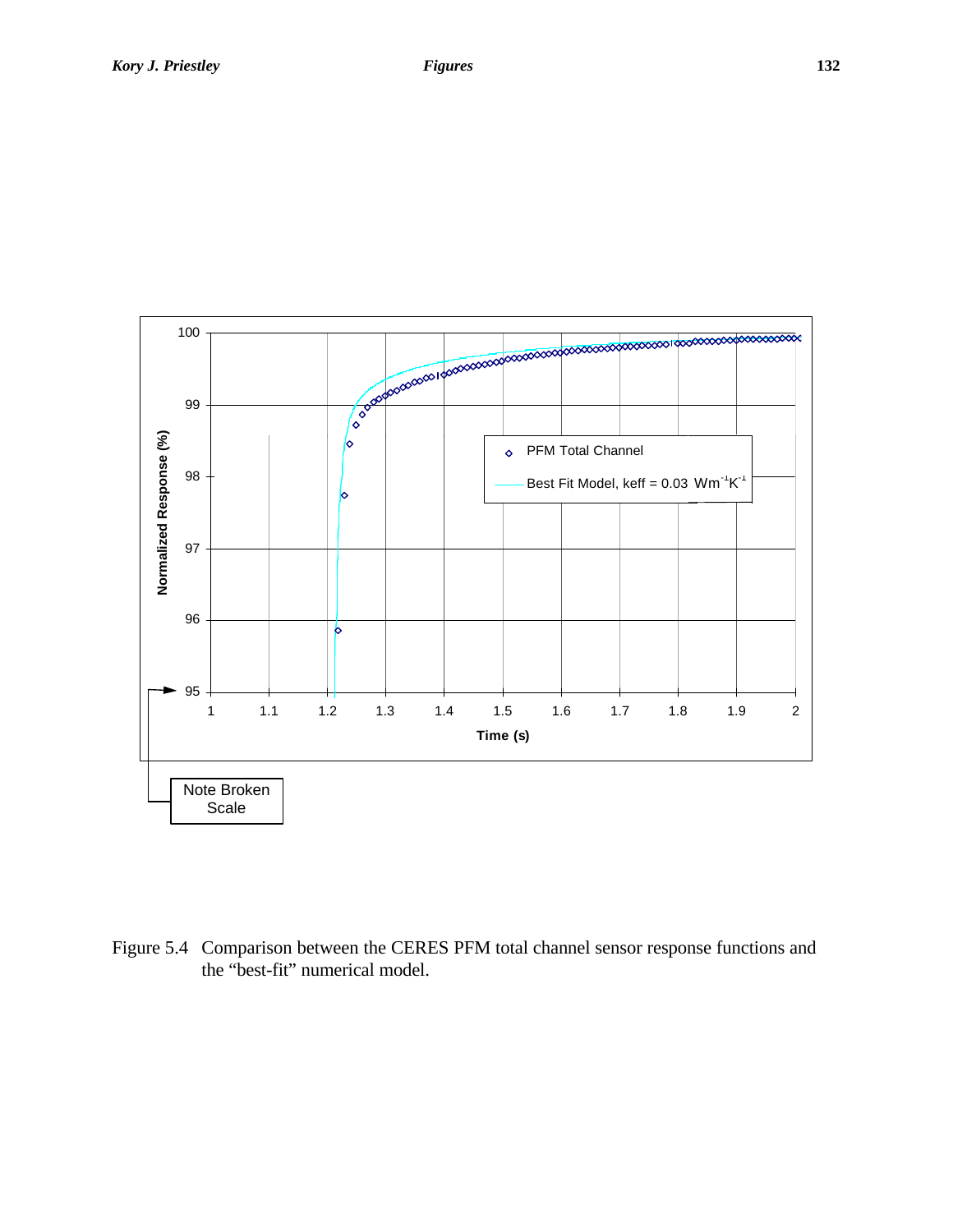

Figure 5.5 Qualitative comparison between a numerically simulated step input from the "bestfit" numerical model and chopped data from the Short Wave Reference Source (SWRS) calibration for the PFM total channel.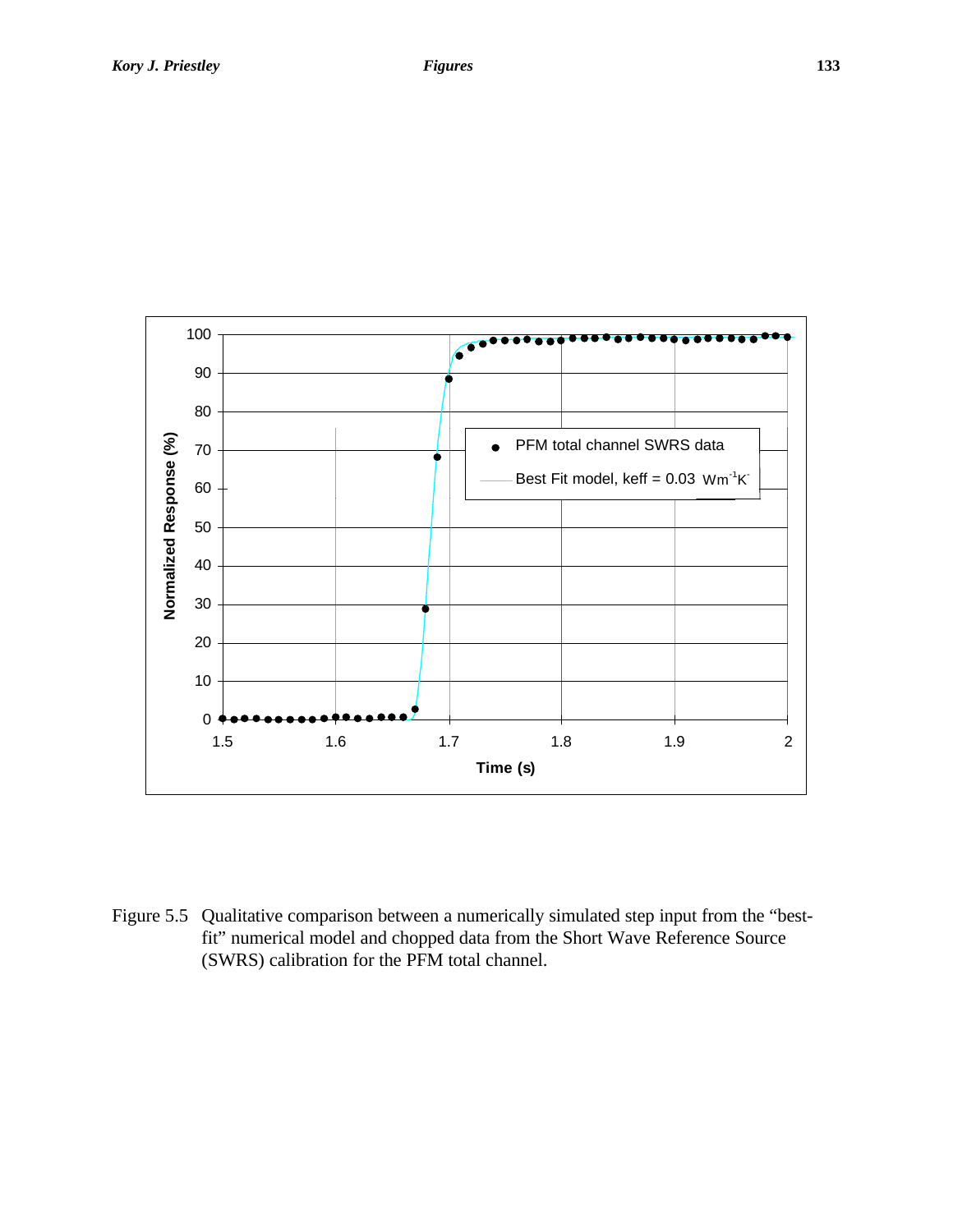

Figure 5.6 Relationship between the longwave filtered and unfiltered radiances from the radiometric ground calibration for the PFM total channel.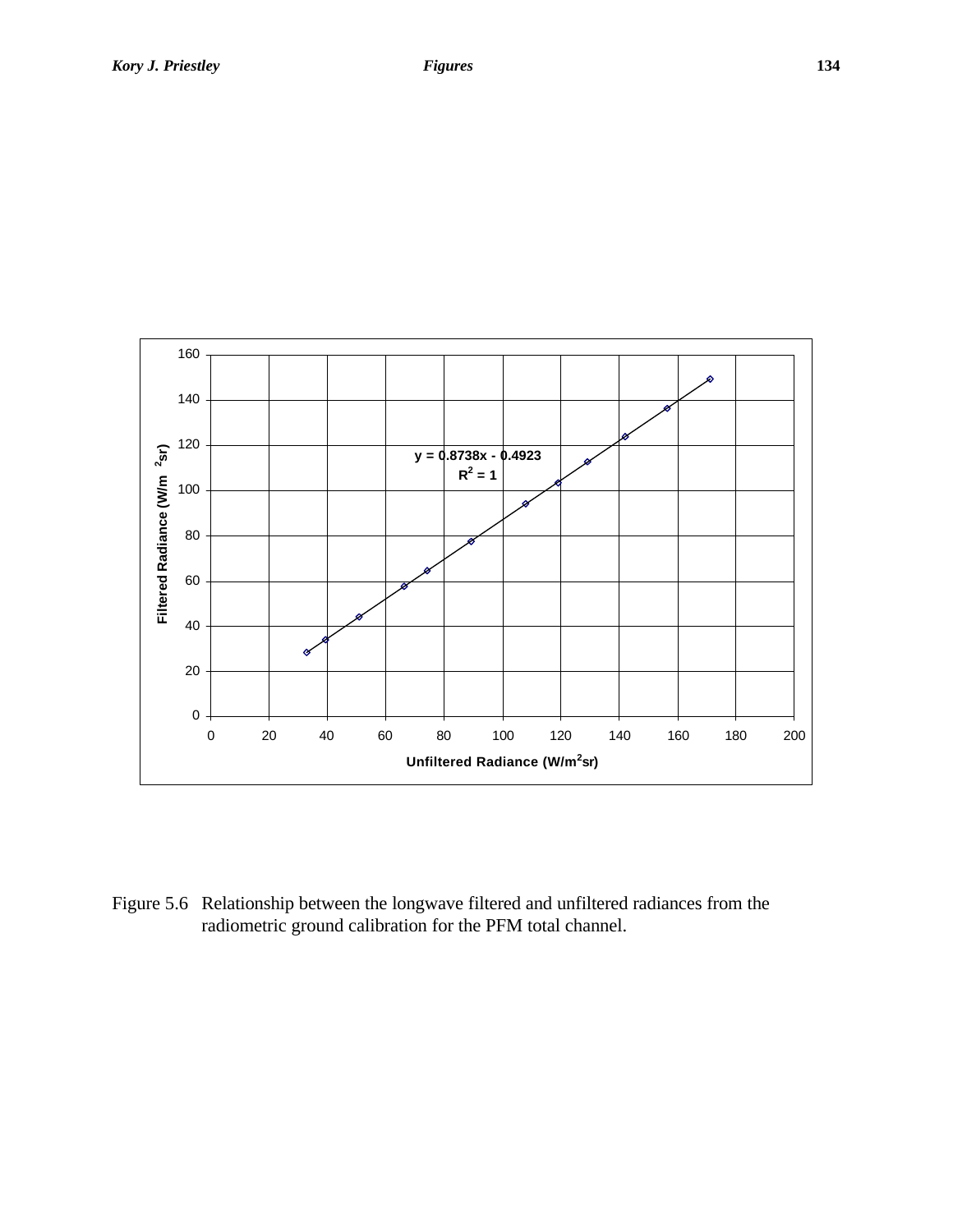

Figure 5.7 Calculation of  $Av^{-1}$  based on the radiometric ground calibration for the PFM total channel sensor.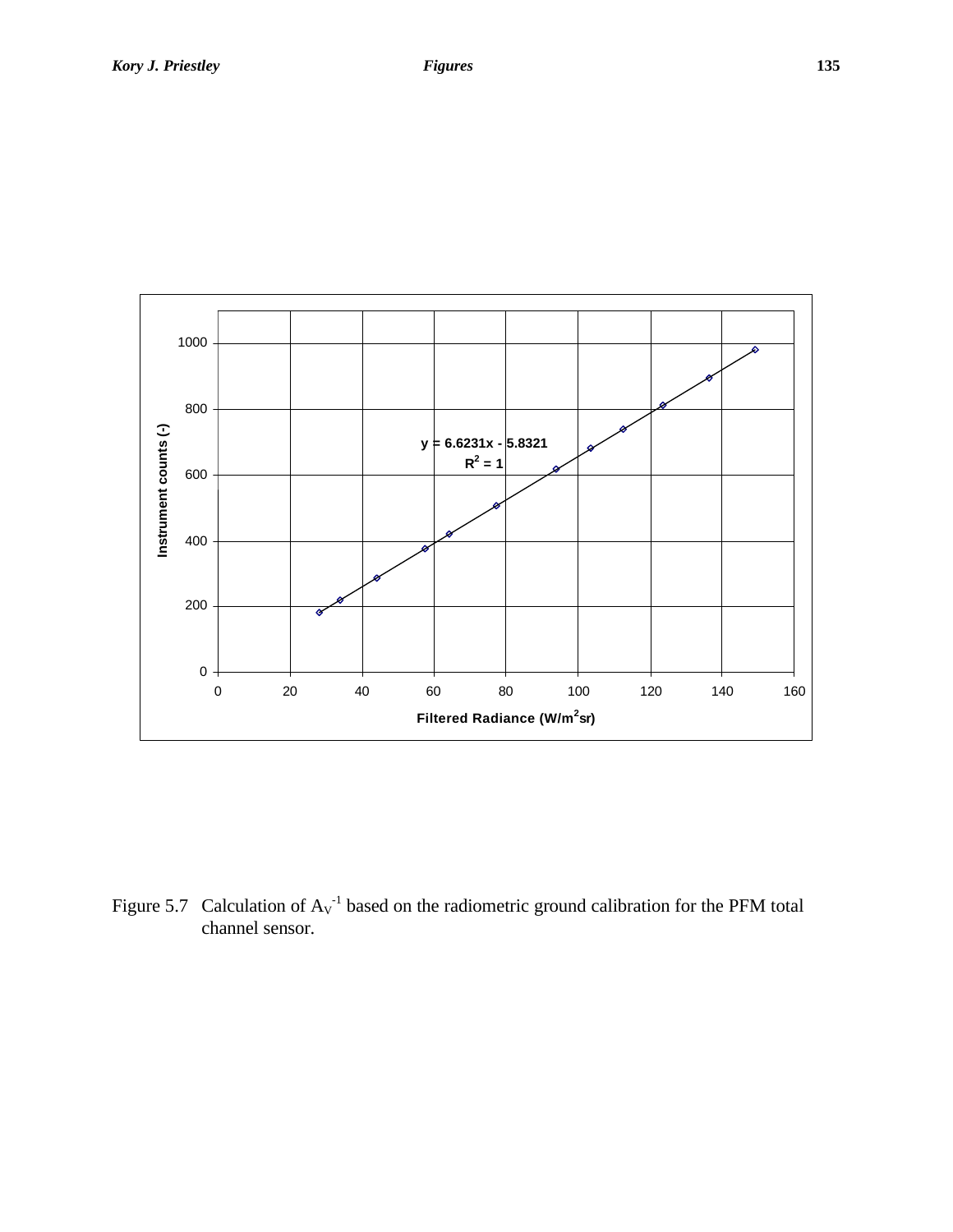

Figure 5.8 Comparison of the ideal model normalized response function with the response function from the "best fit" model version.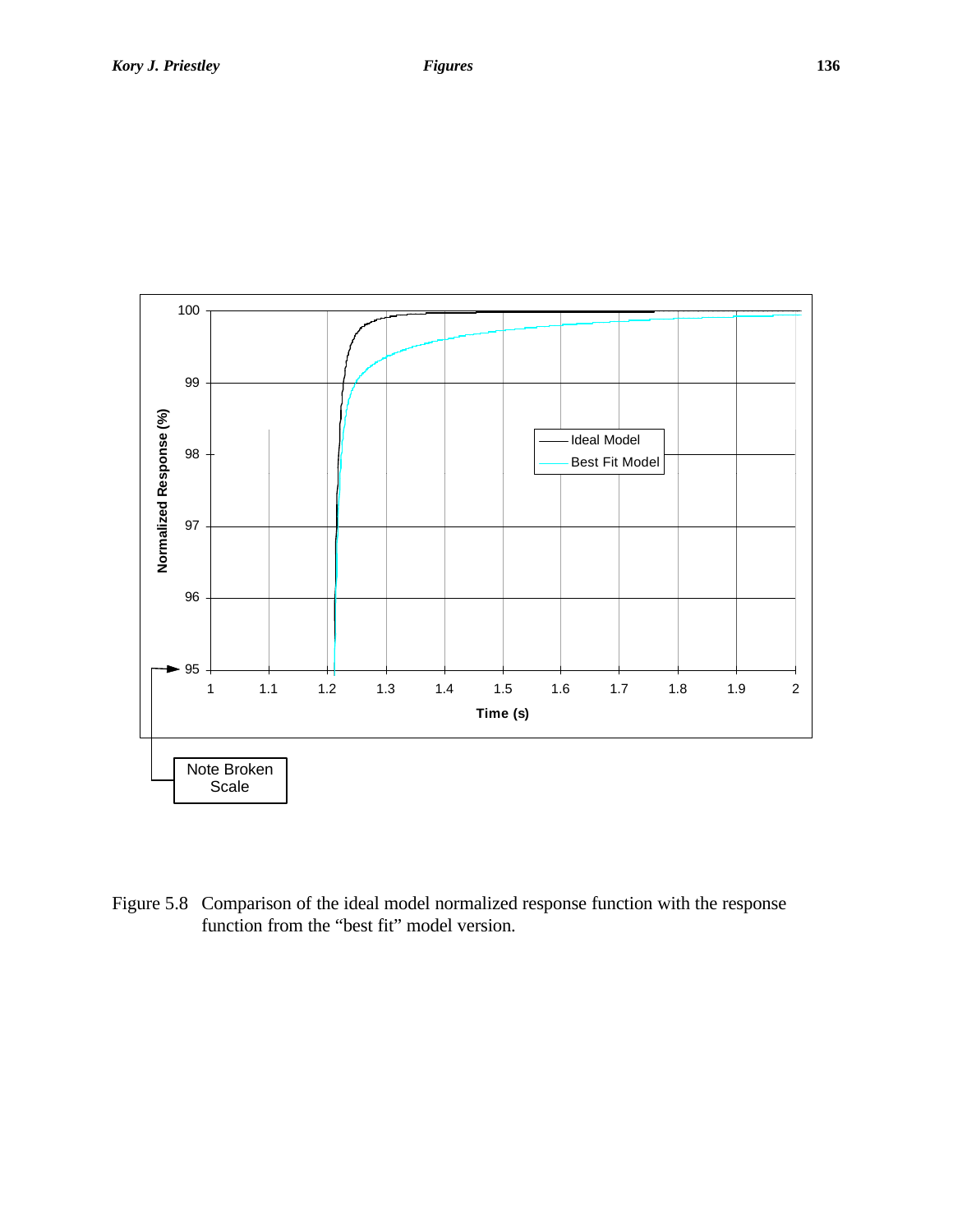

Figure 5.9 Effective increase in responsivity due to varying the value of thermal conductivity, k  $(Wm^{-1}K^{-1})$ , for the Indium interface.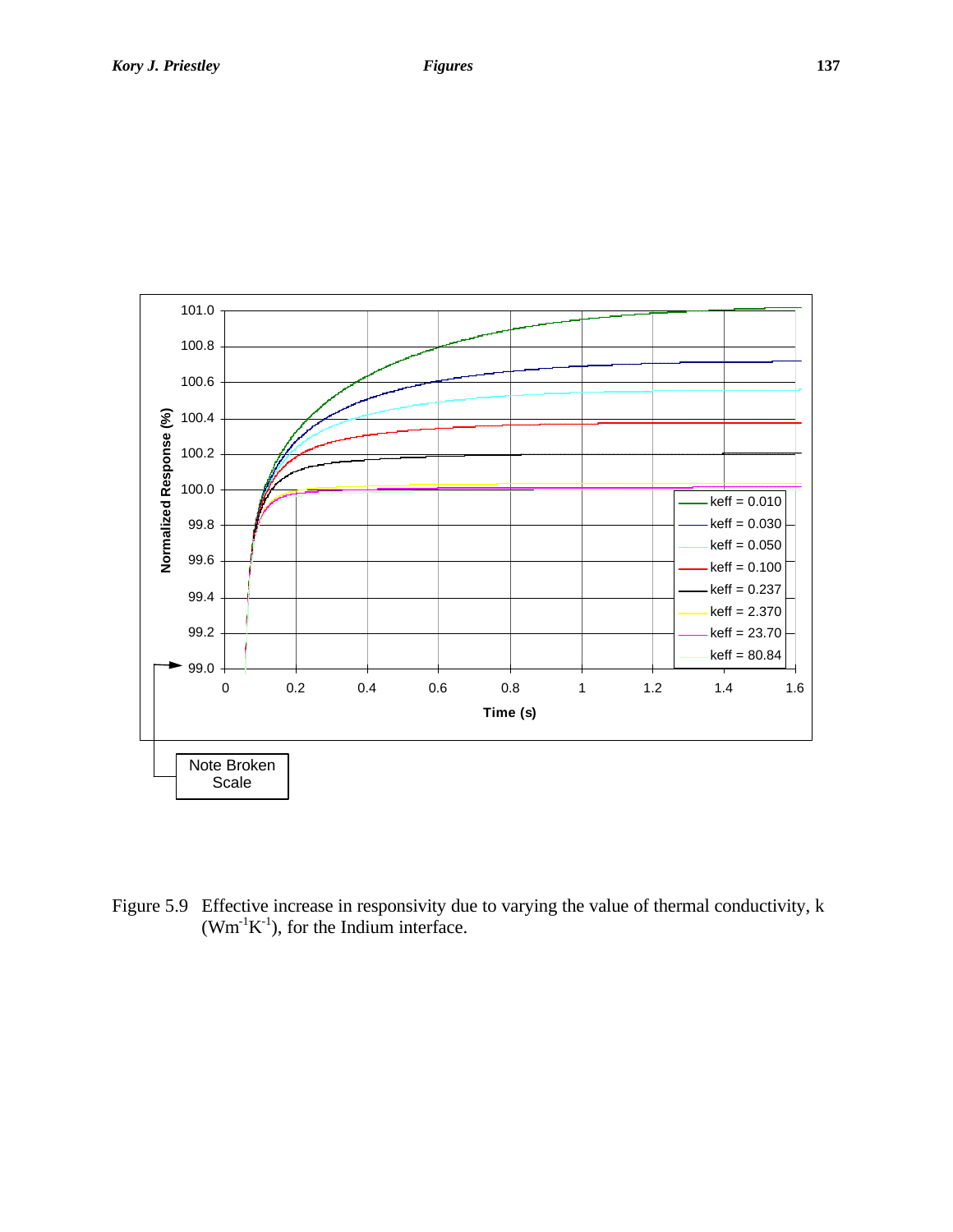

Figure 5.10 Curve fits to the ideal detector response, u(t), and the predicted as-built detector response, w(t).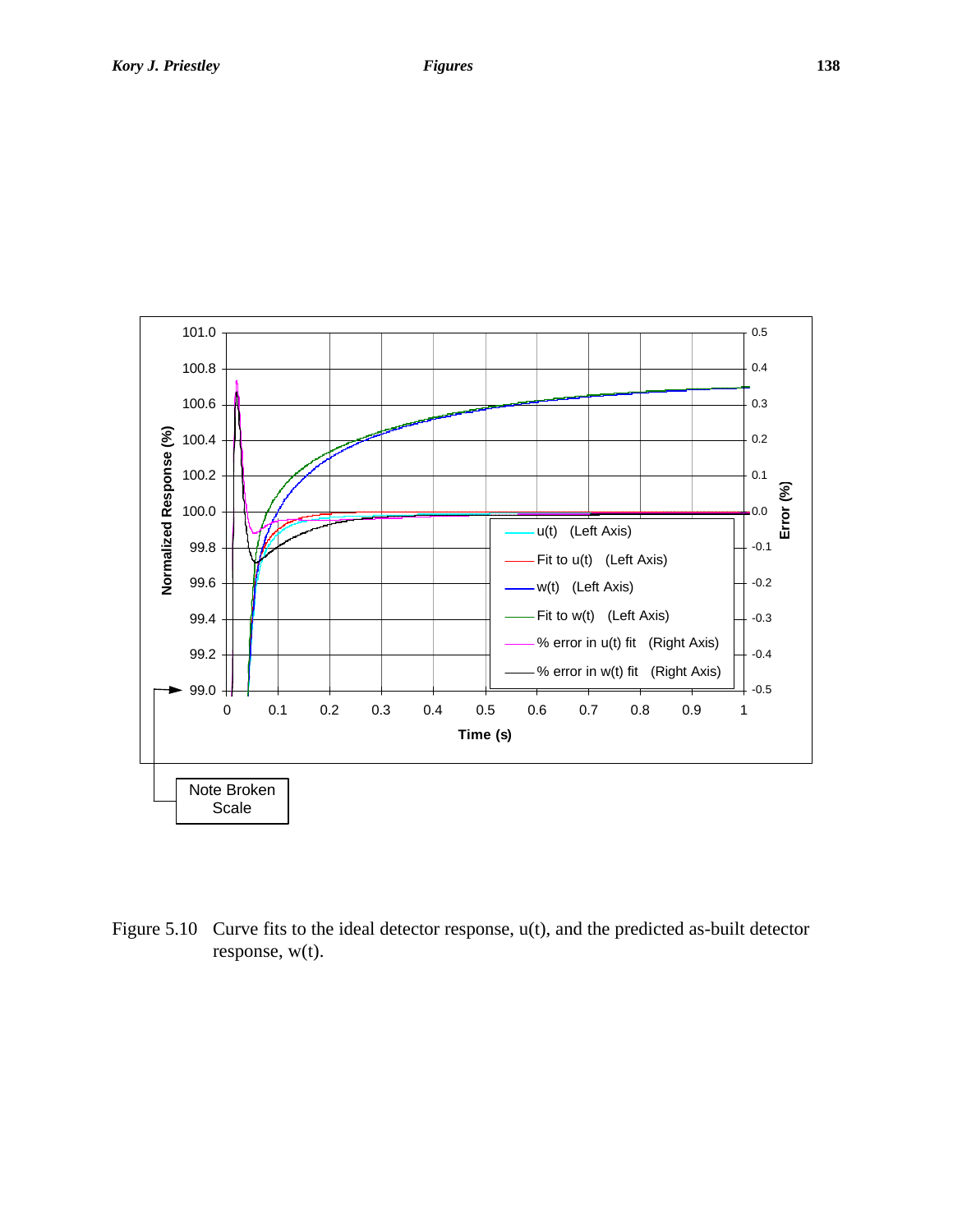

Figure 5.11 Validation of the slow-mode numerical filtering algorithm for a step input at time,  $t=0$ .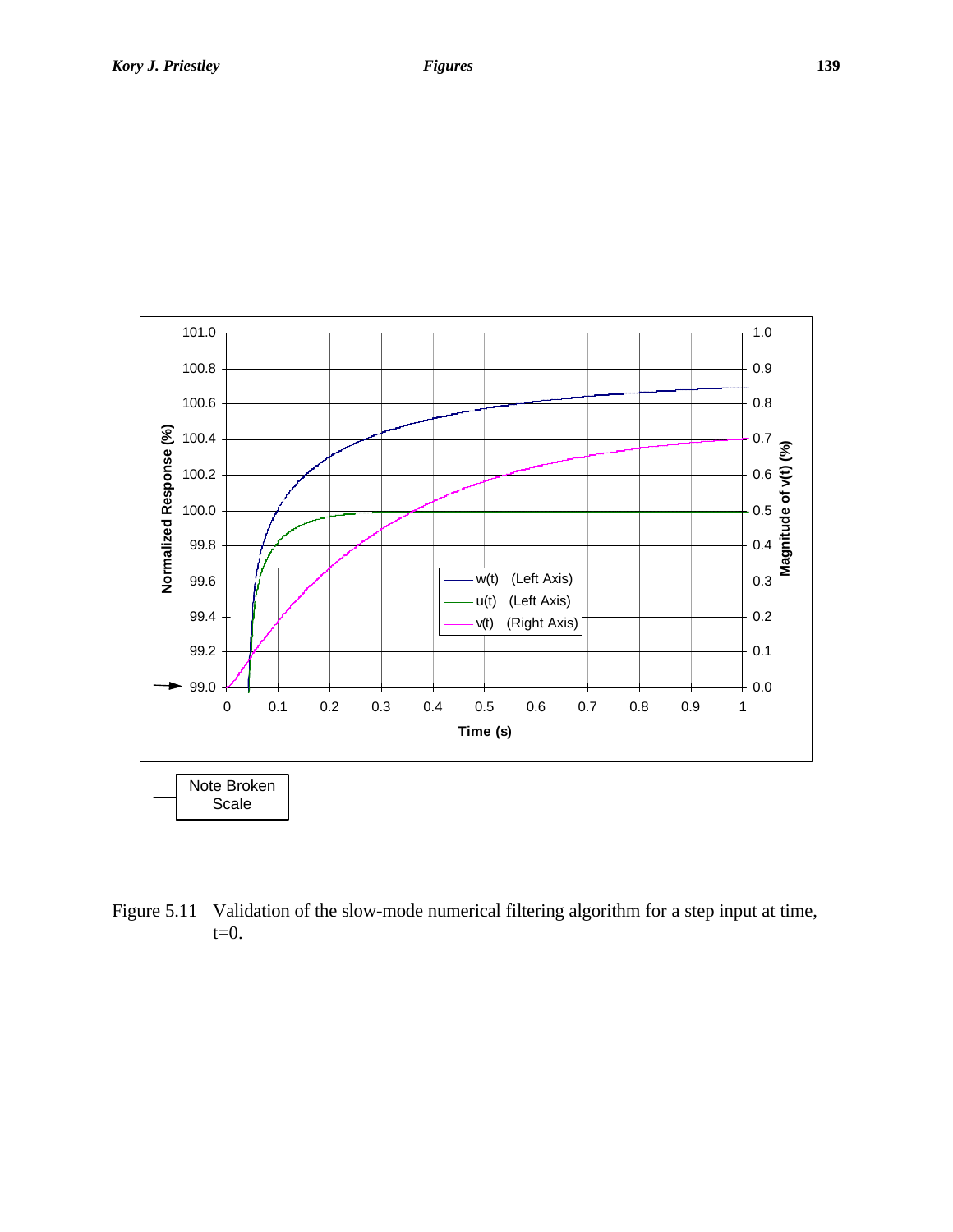

Figure 5.12 Validation of the slow mode filtering algorithm for a nominal Earth scene.